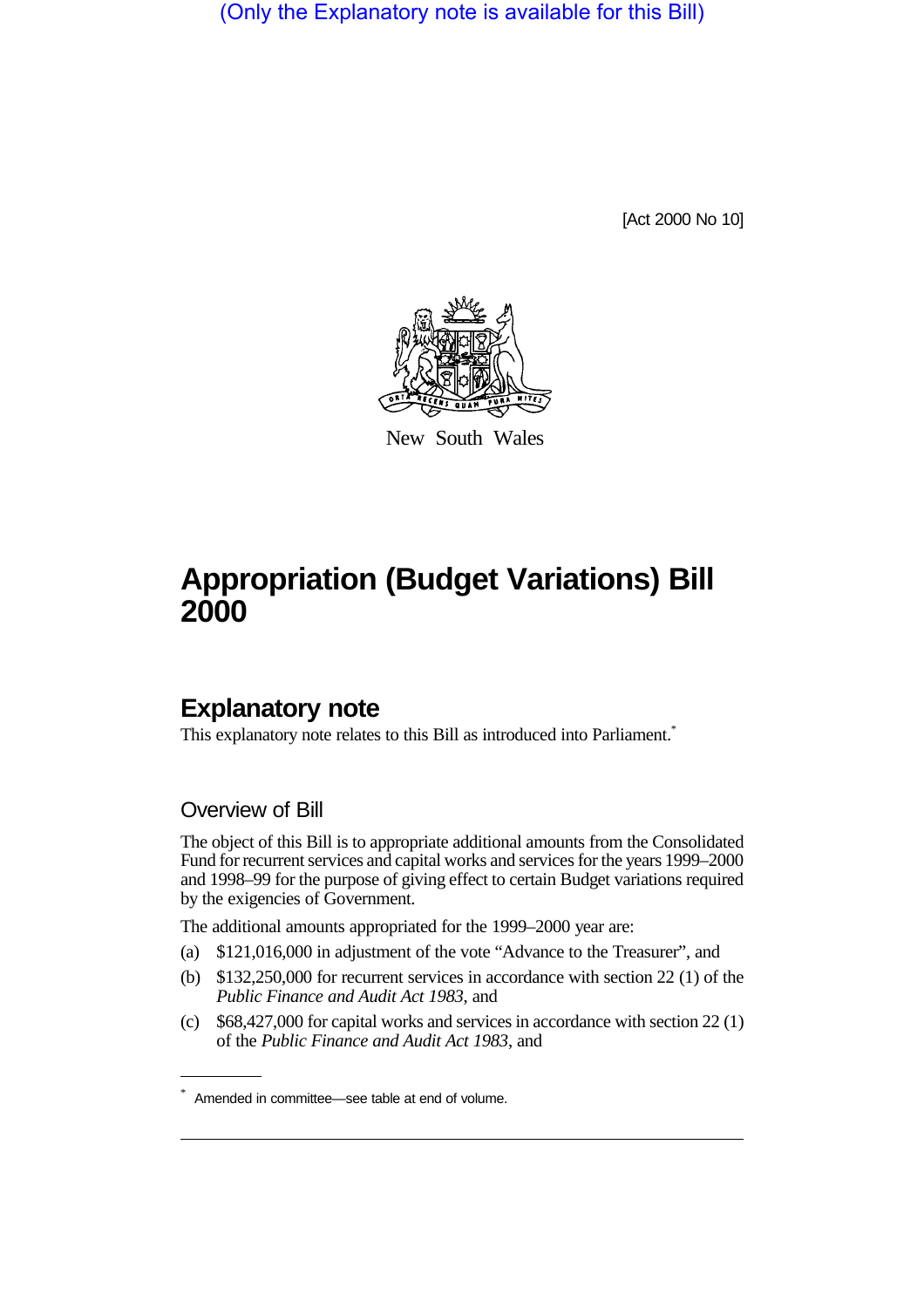Appropriation (Budget Variations) Bill 2000 [Act 2000 No 10]

Explanatory note

(d) \$1,229,990,000 for additional recurrent services and capital works and services.

The additional amounts appropriated for the 1998–99 year are:

- (a) \$30,265,000 in adjustment of the vote "Advance to the Treasurer", and
- (b) \$234,000 in adjustment of the recurrent vote "Olympic Funding Reserve", and
- (c) \$47,554,000 for recurrent services in accordance with section 22 (1) of the *Public Finance and Audit Act 1983*, and
- (d) \$144,520,000 for capital works and services in accordance with section 22 (1) of the *Public Finance and Audit Act 1983*.

#### Outline of provisions

## **Part 1 Preliminary**

**Clause 1** sets out the name (also called the short title) of the proposed Act.

**Clause 2** provides that the proposed Act is taken to have commenced on 1 July 1999 which is the date of commencement of the *Appropriation Act 1999*.

# **Part 2 Budget variations 1999–2000**

**Clause 3** appropriates the additional amount in adjustment of the vote "Advance to the Treasurer", 1999–2000, the details of which are set out in Column 1 of Schedule 1.

**Clause 4** appropriates the additional amounts for recurrent services and capital works and services under section 22 (1) of the *Public Finance and Audit Act 1983*, the details of which are set out in Column 2 of Schedule 1. Because these amounts are appropriated by the proposed Act, subclause (2) removes the requirement of the *Public Finance and Audit Act 1983* that details of them be included in the Appropriation Act for the 2000–2001 financial year.

**Clause 5** appropriates the additional amounts for recurrent services and capital works and services, the details of which are set out in Column 3 of Schedule 1.